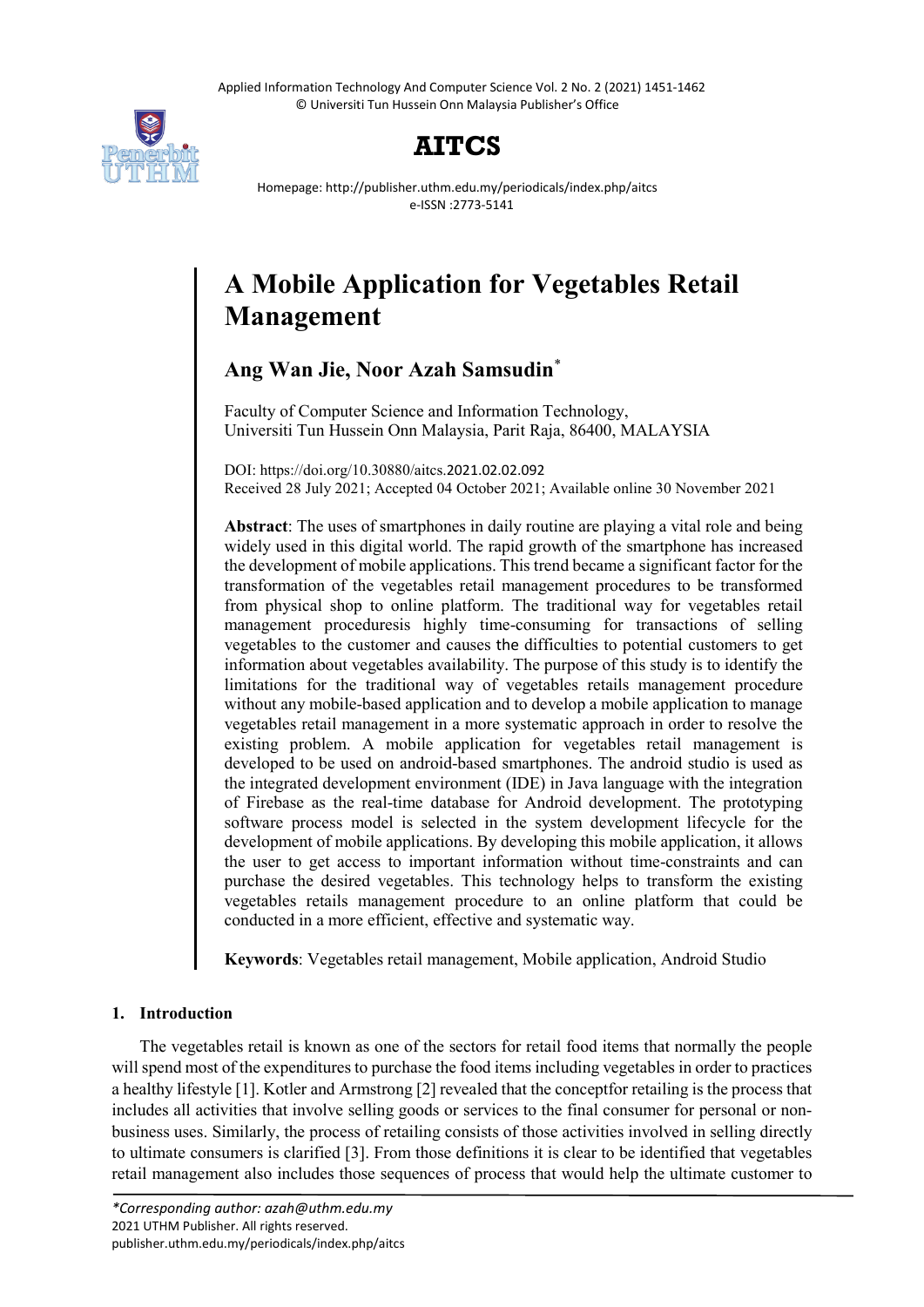purchase desired vegetables and fulfil the buying needs. Meanwhile, the current practice for vegetables retail management for the owner of Soon's vegetables stall is applying traditional ways to sell the various kinds of vegetables to customers in the vegetables stall. They have provided various kinds of vegetables in order to let the customers to purchase or make an order directly from the physical stall. They pack the vegetables in packets per gram accordingly and sell them to the customers. The customer only can buy the desired vegetables within the operation hour of the stall. All the transaction information about the ordering and selling of vegetables are recorded manually in a file.Therefore, the existing process arises some problem such as there is no computer-based or mobile-based application to manage vegetables retail management procedures in a systematic way specifically for Soon's vegetables stall, the current practices cause difficulties to potential customers to get information about vegetables availability and making orders and the difficulties of owner to keep track transaction information about selling of vegetables.

This inconvenience triggers the idea about the development of a mobile application for vegetables retail management. The aim of this project is to develop a mobile application for vegetables retail management for the owner and staff of vegetables stall as well as a customer based on these three objectives which are identify the problem and limitation of retail management procedure without any computer-based or mobile-based application, design and develop a mobile application for vegetables retail management in order to solve the existed problem and evaluate proposed mobile application of vegetables retail management with the customer, staff and owner of Soon's vegetables stall.

The project is proposed in order to benefit the potential customer in many ways such that the customer can get access to important information about the vegetables 24/7. The customer can order and purchase vegetables easily. The customer can view the price and availability status of vegetables as well as make an order. The customer can search for information and price or product before they proceed for online purchasing or can gather the availability status of item and information prior to any purchase. It creates valuable time for customers and saves time and transportation as the customer does not need to go to stall physically. At the same time, the owner can manage the orders that are requested from the customer more effectively and efficiently in order to fulfil customer's demands as per needs.

#### **2. Related Work**

#### 2.1 Mobile application

Mobile application is a software program designed to run and can be downloaded in smart devices. The convenience of using smart devices has resulted in the high growth of proliferation of mobile applications in recent years. The rich marketing data and ease of access to certain information on mobile devices help retailers get more sophisticated in reaching the potential customer [4]. The mobile applications in marketing create value for both the retailer and consumer as the transactions process or co-creation activities are accessible independent time and place [5]. The user of the mobile application can get the benefit of saving time and creating better shopping experiences derived from the ease of access using mobile applications anywhere.

#### 2.2 Study of existing related system

The study of comparison in similar system with proposed system is carried out. Among system that has been selected are, Veggies.my, TM Farms and Fresh4u. Veggies.my [6] is an online store that available for the customer to place an order and purchase the vegetablesin the web-based platform. It also provides the delivery services for customer within the coverage area in Petaling Jaya. The customer can view the description and prices per gram about the vegetables. The availability status of vegetables is stated and the customer can select the items, add desired amount into the cart. The ease for online ordering and purchasing according to the customized categories of vegetables can let the customer to purchase the desired items convenience and fast.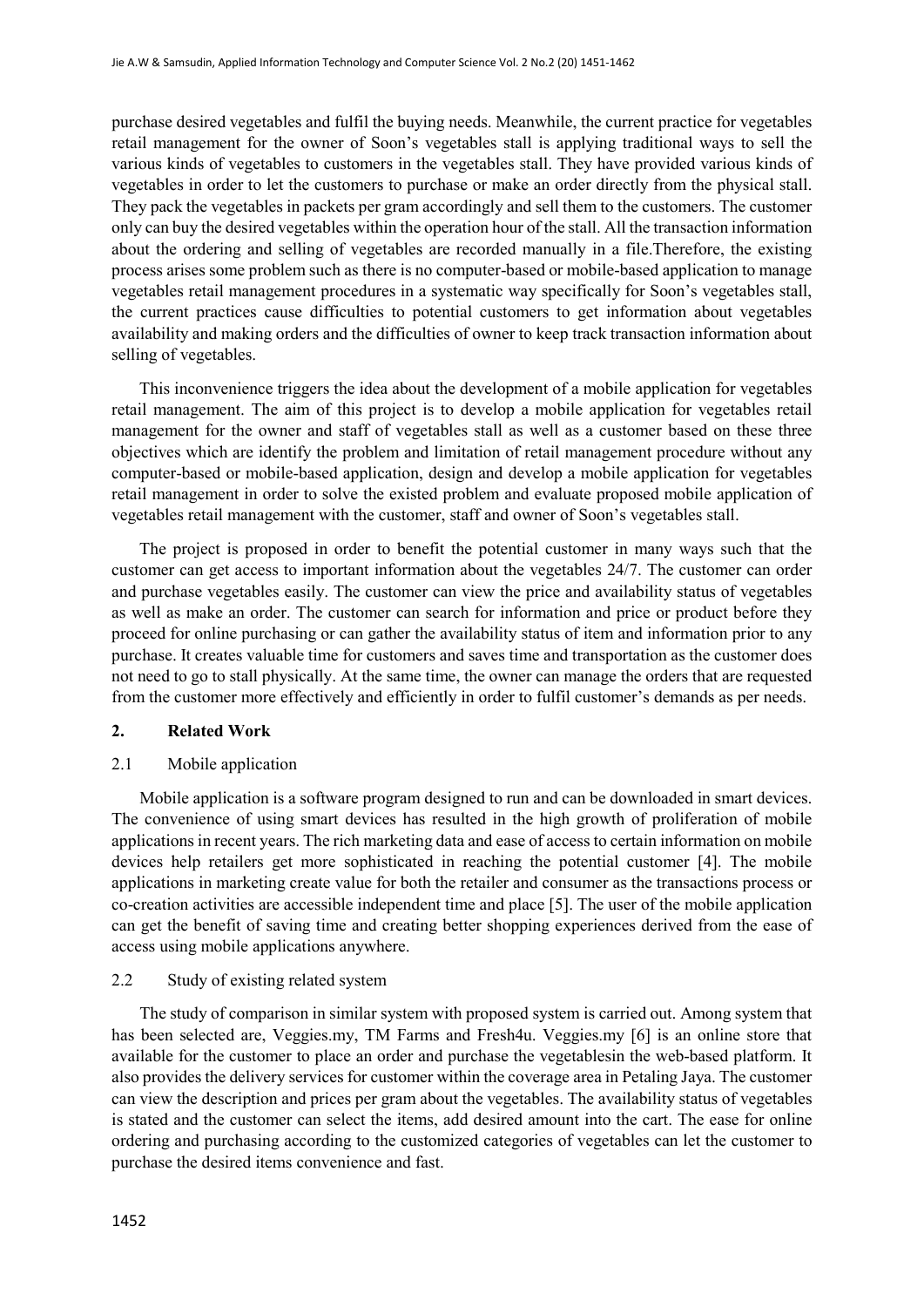TM Farms [7] which had been growing vegetables in Bukit Tinggi, Pahang since 2009 and offers several fresh deliveries to the customer and the deliveries are come in the form of boxes such as organic Asian Box, organic Western Box and original tropical fruits. They provide the delivery services mainly in Klang Valley on weekly basis. The customer can view the description about the several type of vegetables boxes and can select the items based on the size and add desired quantity into the cart. The customer can select specified delivery slot and zone and the customer needs to fill the contact information and delivery address for the process of shipping. The customer can make online payment through the method of credit card or bank transfer to the bank account.

Fresh4u [8] delivers fresh vegetables direct from farm to customer and provide the delivery service in coverage area Klang Valley only. They provide variety vegetables according to categories and family packages so the customer can select and choose the most desired items. The delivery service for ordered items is available on every Tuesday, Thursday and Saturday. The customer can select the items and add desired amount into the cart. The customer needs to fill the contact information and complete the shipping informationfor the confirmation of shipping details. The customer can make online payment through several method such as online bank transfer or credit, debit card.

Table 1 shows the comparison of existing systems with the proposed system which is a mobile application for vegetables retail management. The three related system are designed for websites platforms while the proposed system is going to be developed in mobile application which is portable and easy to access the information in anytime and anywhere.

| Features/System        | Veggies.my     | TM Farms       | Fresh4u         | Proposed system       |
|------------------------|----------------|----------------|-----------------|-----------------------|
| Register account       | Yes            | Yes            | Yes             | <b>Yes</b>            |
| Log into account       | Yes            | Yes            | Yes             | Yes                   |
| View<br>the            | Yes            | <b>Yes</b>     | Yes             | Yes                   |
| description about      |                |                |                 |                       |
| the <i>item</i>        |                |                |                 |                       |
| View<br>the            | Yes            | Unable         | Unable          | Yes                   |
| availability status    |                |                |                 |                       |
| of items               |                |                |                 |                       |
| Add desired item Yes   |                | Yes            | Yes             | <b>Yes</b>            |
| into cart              |                |                |                 |                       |
| Delete<br>desired      | Yes            | <b>Yes</b>     | Yes             | <b>Yes</b>            |
| item from cart         |                |                |                 |                       |
| Search bar<br>$\alpha$ | <b>Yes</b>     | Unable         | Unable          | Yes                   |
| filter for desired     |                |                |                 |                       |
| item searching         |                |                |                 |                       |
| Schedule<br>the        | Can schedule   | Can schedule   | Unable          | Can schedule          |
| delivery date and      |                |                |                 |                       |
| time slot              |                |                |                 |                       |
| Method<br>of           | Online         | Credit card,   | Credit<br>card, | Cash<br><sub>on</sub> |
| payment                | payment        | Online<br>Bank | Debit<br>card,  | Delivery,             |
|                        | through        | transfer<br>to | online<br>bank  | Online banking        |
|                        | payment        | particular     | transfer        |                       |
|                        | gateway        | account        |                 |                       |
| Mobile                 | N <sub>0</sub> | N <sub>0</sub> | N <sub>0</sub>  | Yes                   |
| application            |                |                |                 |                       |
| platform               |                |                |                 |                       |

**Table 1: Comparison between existing system and proposed system**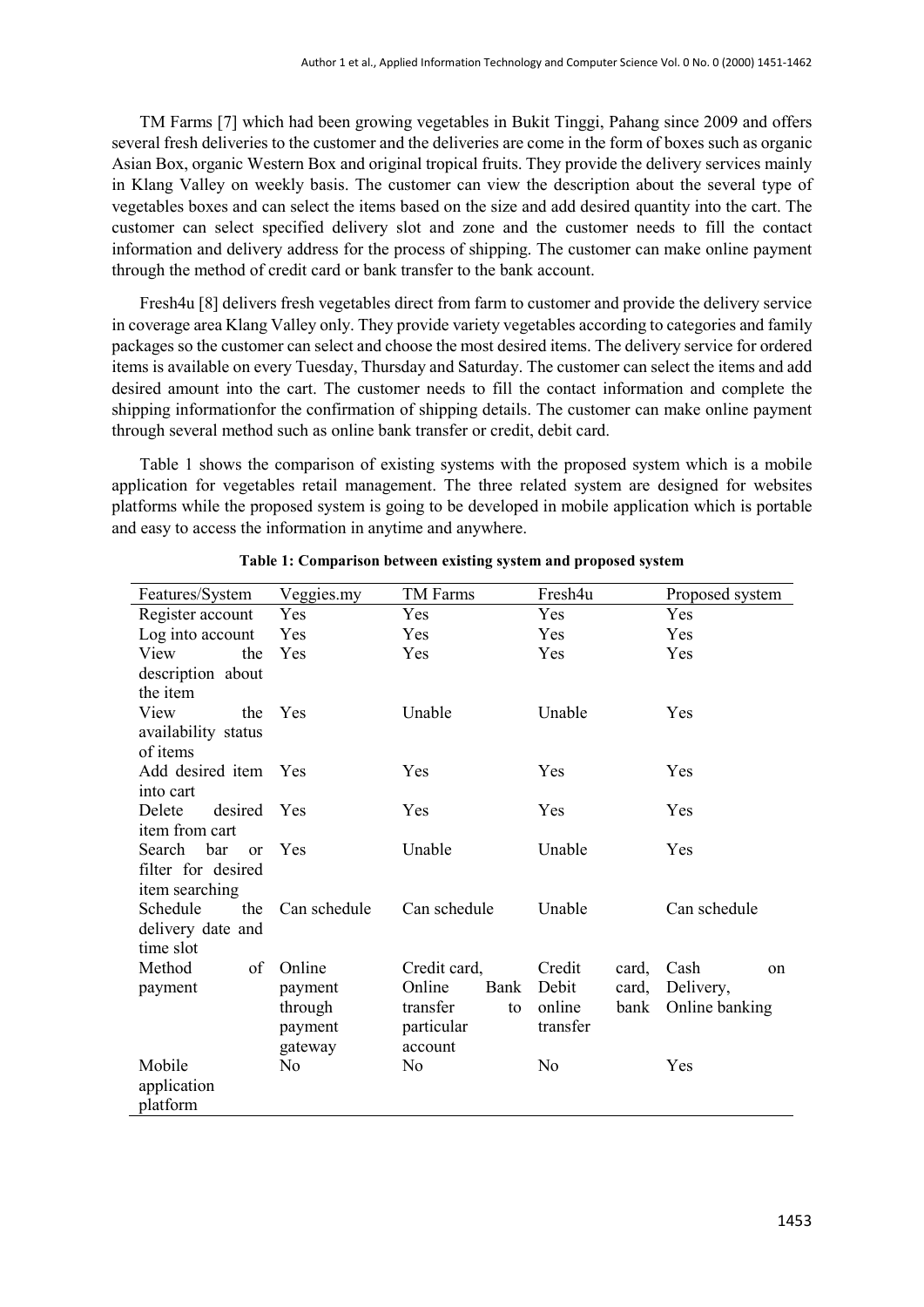#### **3. Methodology**

Prototyping model is one of the project methodologies that can be used to structure or as a guide in a system development. The prototyping model allows the developer to perform the analysis, design, and implementation phase concurrently in order to develop the proposed system and provides a system for users to evaluate and give feedback. The process of iteration is carried out in order to refine the user requirements and the prototype produced enable it to satisfy the needs of the user. When the prototype is built, the errors for the previous unclearly requirement may be revealed. Thus, the system specification can be modified and refined in order to meet the user requirement. Figure 1 shows the phase of the prototyping model [9].



**Figure 1: Prototyping Model**

Each phase from the Prototype model is listed out based on the activities. Table 2 shows the summarize the software development activities of proposed system and their deliverables for each prototype phase.

| Phase          | Activity                                                                                                                                     | Deliverables                                                                                                                                                                              |
|----------------|----------------------------------------------------------------------------------------------------------------------------------------------|-------------------------------------------------------------------------------------------------------------------------------------------------------------------------------------------|
| Planning       | Identify<br>existing<br>the<br>$\bullet$<br>for<br>problem<br>current<br>procedures in vegetables<br>retail<br>management<br>and             | Project<br>of<br>proposal<br>$\bullet$<br><sub>a</sub><br>mobile<br>application<br>for<br>vegetables<br>retail<br>management                                                              |
|                | project scope<br>Collect requirements from<br>$\bullet$<br>the interview, observation,<br>propose a project proposal<br>and project planning | Gantt chart                                                                                                                                                                               |
| Analysis       | Analyses<br>the<br>user<br>requirements<br>and<br>information gathered<br>Discuss the activities for<br>$\bullet$<br>the proposed system     | User<br>and<br>system<br>requirements are identified<br>Software<br>and<br>hardware<br>requirements are listed<br>UML Diagram: Use case<br>diagram, Sequence diagram<br>and Class diagram |
| Design         | Design user interface and<br>system database in<br>the<br>development process<br>Design wireframes<br>٠                                      | Database dictionary<br>$\bullet$<br>User interface<br>$\bullet$<br>Wireframes                                                                                                             |
| Implementation | Implement the pieces of<br>$\bullet$<br>code in the integrated<br>development environment<br>(IDE)<br>Develop database<br>٠                  | Code program<br>$\bullet$<br>Application<br>developed<br>using Android Studio<br>Develop database<br>using<br>Firebase                                                                    |
| Testing        | Perform system testing<br>Perform user acceptance<br>testing                                                                                 | Test case                                                                                                                                                                                 |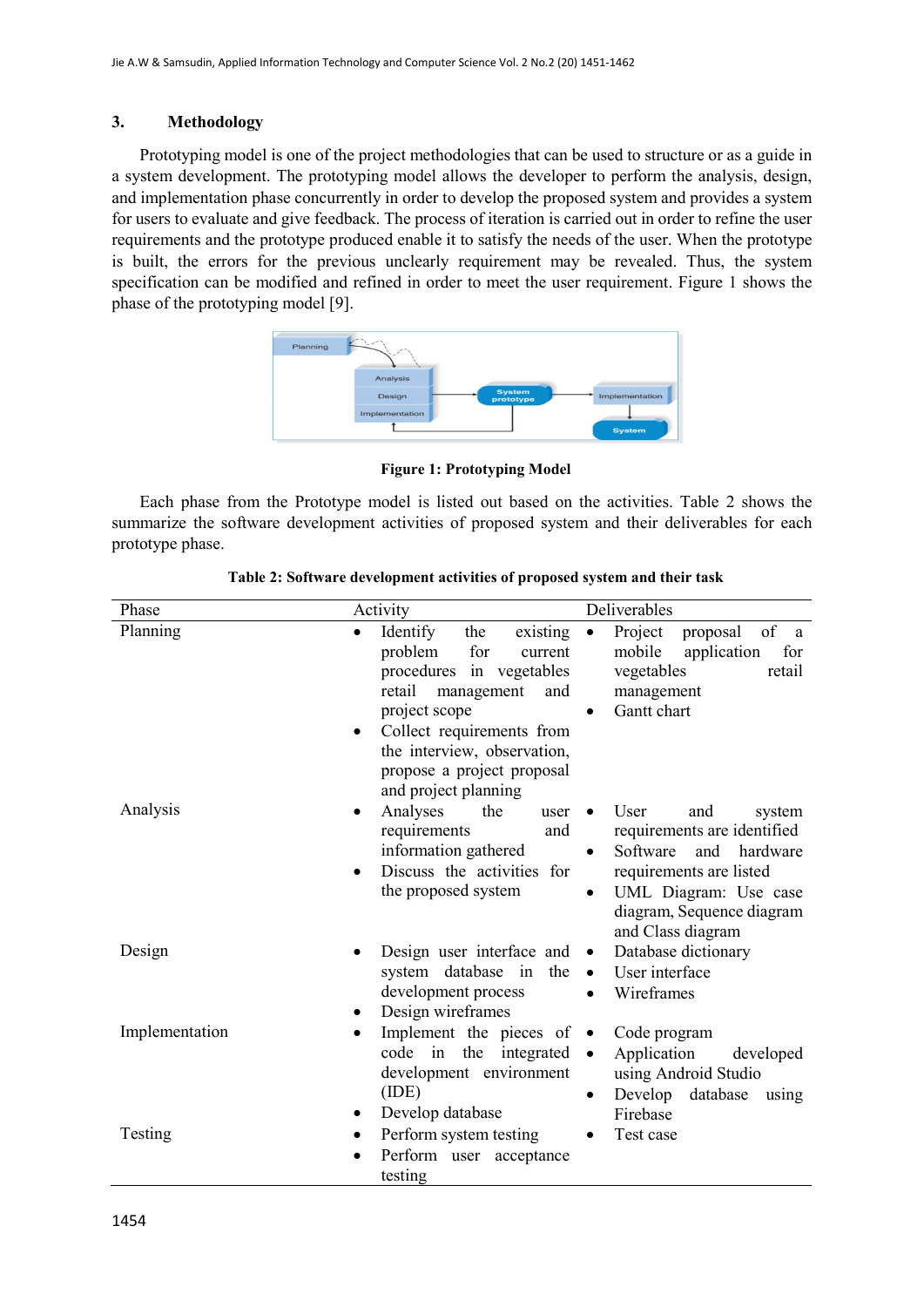#### 3.1 Analysis and design

This section discussesthe analysis and design for this project. All informationand data that have been collected will be analyzed in order to ensure that the system meets the objectives and user requirements. n. The system requirements need to identified clearly and it includes about the detailed descriptions of the system services which includefunctional requirements and non-functional requirements. The diagram such as use case diagram, class diagram and flow chart diagramare used in the system modelling to illustrate the activity structure and behavior of a mobile application for vegetables retail management.

# 3.2 Use case diagram

The use case diagram illustrates the functions of the system with the integration of interaction with the actor. By using the use diagram, the requirements of the system including internal and external influences of factors can be gathered and identified. The interaction among the requirements with actors for this project is shown in Figure 2.



**Figure 2: Use case diagram of a mobile application for vegetables retail management**

#### 3.3 Class diagram

Class diagram shows the classes, attributes, methods and relationships of the project for a mobile application for vegetables retail management. The class diagram illustrates the static model that supports the static visualization of the system. The class diagram for a mobile application for vegetables retail management is shown as Figure 3.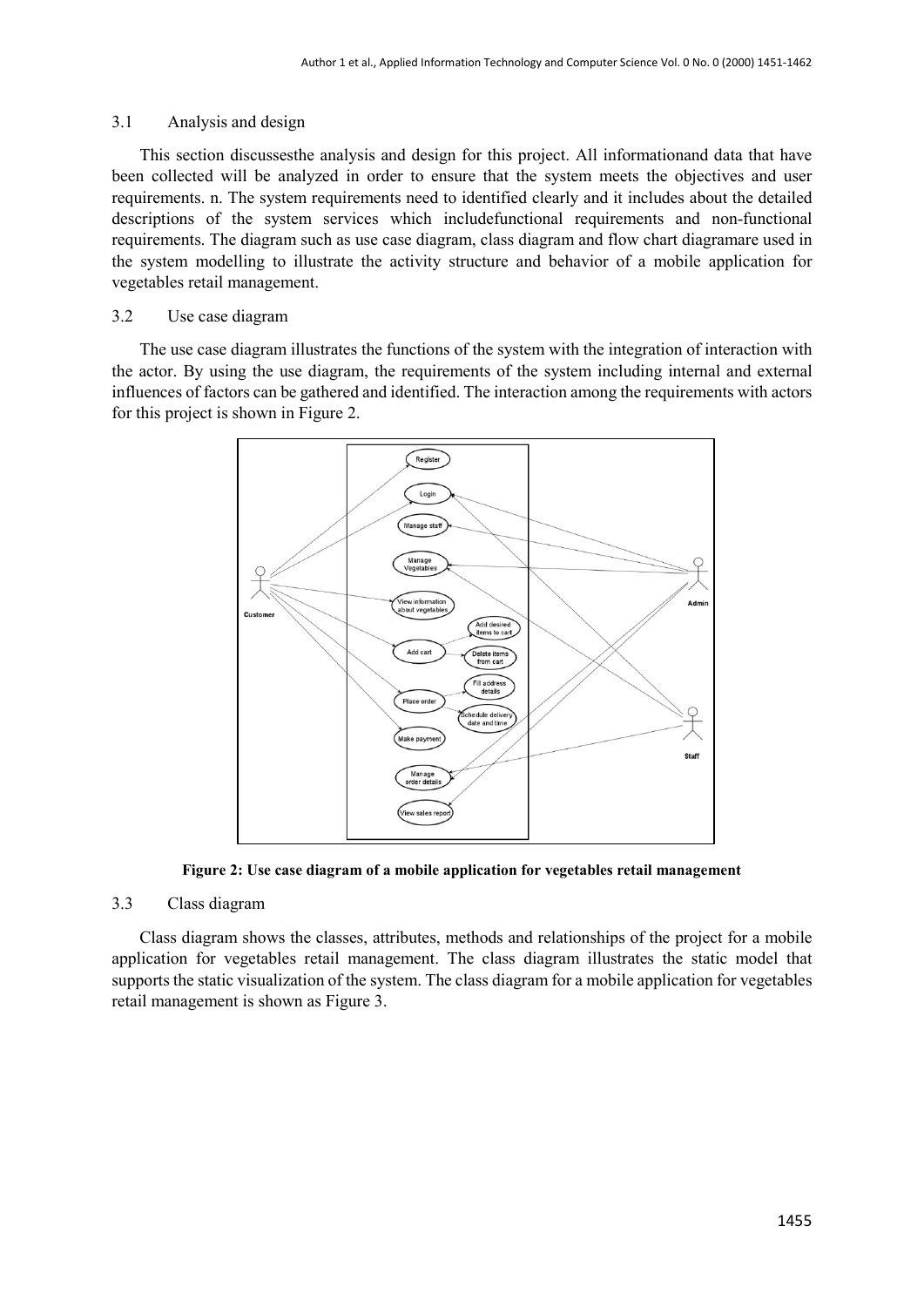

**Figure 3: Class diagram of a mobile application for vegetables retail management**

#### 3.4 Flowchart diagram

The flowchart which illustrates the sequence process for a mobile application for vegetables retail management is shown as Appendix A. Before the customer can access successfully into the system, the customer will be asked to identify whether they already have a registered account or not. If the customer does not have a registered account, the customer needs to register for a new account while for the existing customer that has registered account, that customer can login into account. The customer can login into account by inserting the correct email and password for proceeding to the authentication process. The authorized customer with the correct email and password is allowed to enter the system. The login process for the user authentication is similar for the admin and staff. The admin and staff can only enter into the system by inserting the correct email and password.

The customer can direct to the dashboard page for the following activities. The customer is able to view the vegetables in detail. The customer can select the available vegetables and add it into the cart. The vegetables details in the cart will be displayed. The customer can add, delete the item in the cart. All the updated details about the vegetables in the cart will be shown and the subtotal of items are calculated. The customer can place an order and the delivery details such as address need to be filled and the specified date and time is selected. The customer needs to select the payment method in order to make the payment. The customer can view the ordered details once the order is successfully made. The admin can manage staff by adding new staff and delete the staff details. The admin and staff can manage product details such as adding new vegetables records, update the vegetables details and delete the vegetables records. The admin can manage the order from the customer. The admin and staff can either approve or update the status of the order. The admin is able to view the sales report about the vegetables.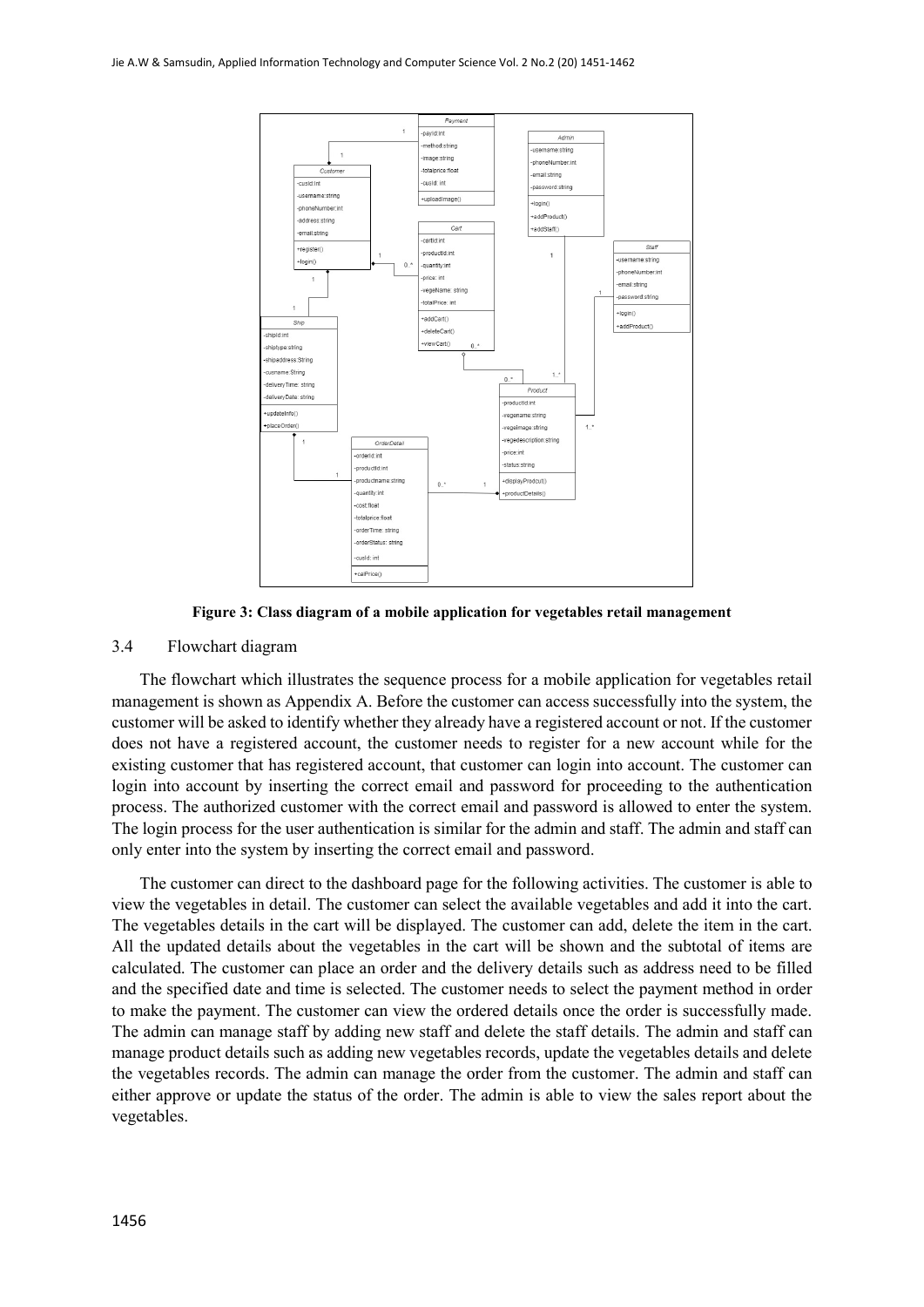#### 3.5 Implementation

This section discussesthe implementation phase for this project.The pieces of code are integrated and the application is built. The implementation phase is carried out in order to make sure the application can be built compatibility with the functionalities and usability of the application based on the user requirements. A mobile application of vegetables retail management is developed using Android Studio IDE using Java programming language and extensive mark-up language (XML). Java programming language is used to code and execute the module while the XML is used to design the layout of user interface. Firebase is used as the database for the proposed application. Firebase realtime database need to configured and setup for the development of proposed application. Figure 4 shows the code segment for register user. Figure 5 shows the code segment for login by differentiating the role of user. Figure 6 shows the user interface of a mobile application for vegetables retail management.



#### **Figure 4: Code segment for register user**



**Figure 5: Code segment for login by differentiating the role of user**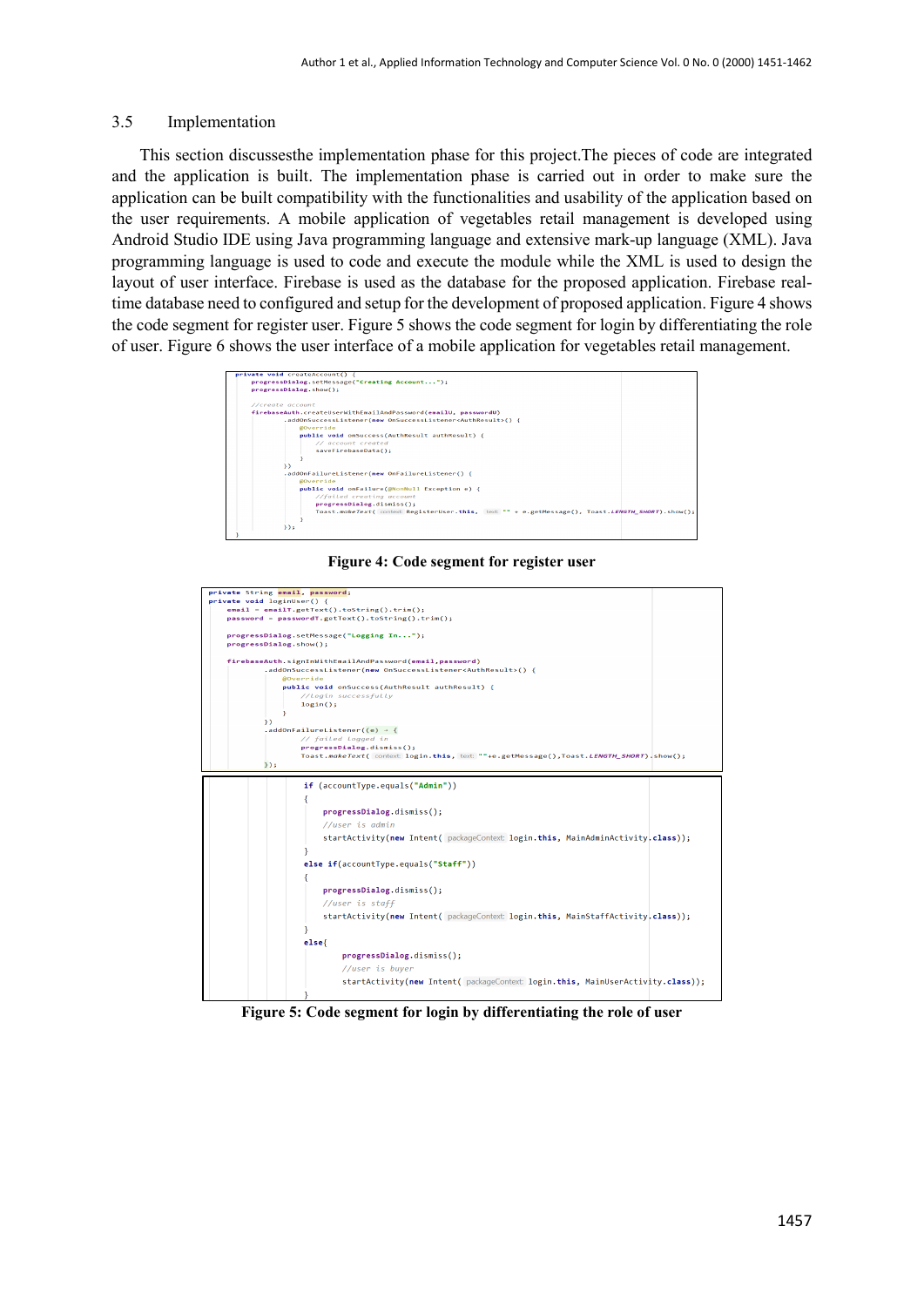| <b>Register</b>                                                                                                                                                                                          | Login                                                                                                                                                                                              | ۰<br>岸 の<br>ang wan jie<br>Order<br>Product                                                                                                                                                                                                                                                                                                                                                                                                                                  | ¢<br>肖の<br>ang wan jie<br>Product<br>Order                                                                                                                 |
|----------------------------------------------------------------------------------------------------------------------------------------------------------------------------------------------------------|----------------------------------------------------------------------------------------------------------------------------------------------------------------------------------------------------|------------------------------------------------------------------------------------------------------------------------------------------------------------------------------------------------------------------------------------------------------------------------------------------------------------------------------------------------------------------------------------------------------------------------------------------------------------------------------|------------------------------------------------------------------------------------------------------------------------------------------------------------|
| vegetable:<br>Name<br>$D$ Phone<br>Email<br>$Q$ Address<br>O-Password<br>$\Box$ Show<br><b>REGISTER</b><br>Are you admin? Click here to login                                                            | vegetable<br>$E$ <sub>Email</sub><br><b>O</b> -Password<br>$\Box$ Show<br>Forget Password?<br><b>LOGIN</b><br>Are you admin? Click here to login<br>Do not have an account? Click here to register | Q Search<br>Cili<br>Available<br>400g per packet<br>Hot, spicy<br>Add To Cart<br>RM3.99<br>sawi<br>Available<br>fresh and green<br>500g per packet<br>Add To Cart<br>RM3.99<br>tomato<br>Available<br>500g per packet<br>Add To Cart<br>RM4.99<br>Lady's Finger<br>Available<br>400g per packet<br>Add To Cart<br>RM4.99<br>Pumpkin<br>Available<br>500g per packet<br>Add To Cart<br>RM6.99<br><b>French beans</b><br>Available<br>300g per packet<br>Add To Cart<br>011100 | <b>Search</b><br>Cili<br>Availab<br>400g per packet<br>20<br>400g per packet<br>Hot, spicy<br>RM3.99<br>RM3.99<br>$\odot$ 1 $\oplus$<br>ADD TO CART        |
| <b>Shipping Detail</b>                                                                                                                                                                                   | <b>Payment</b>                                                                                                                                                                                     | <b>Order Details</b>                                                                                                                                                                                                                                                                                                                                                                                                                                                         | <b>Report</b>                                                                                                                                              |
| Shipping method<br>Delivery<br>$\overline{\phantom{a}}$<br>hng wan jie<br>□ 0112221111<br>Taman Hope<br><b>Schedule date and time</b><br>Click here to pick date and time<br>Ë.<br>Result<br><b>NEXT</b> | Total cost need to be paid:RM 4.99<br>Payment method<br>Cash-On delivery<br>Please upload bank receipt<br>** only for online banking method**<br><b>COMPLETE</b>                                   | 1623146435798<br>derlD<br>2021-06-08<br>ate<br><b>Irder Status Completed</b><br>7.98<br>nount<br>ethod<br>Cash On delivery<br>ping deta<br>$9.6 - 2021$<br><b>Hivery Date</b><br>03:00 PM<br>elivery Time<br>wan jie<br>0112345678<br>lone<br><b>Edit Order Status</b><br>In Progress<br>Completed<br>Juantity                                                                                                                                                               | Q SEARCH<br>Sales<br>Ëò<br>巤<br>End date<br>start date<br><b>Total amount:</b><br>Year sales<br>Enter the year<br>$\mathbb{Q}$<br>Total year sales amount: |

**Figure 6: User interface of a mobile application for vegetables retail management**

## **4. Results and Discussion**

In this section, the result of the test plan is executed after the testing phase is carried out. The testing phase is the process of testing for functionality of a system whether it meets the functional and nonfunctional requirements once the implementation phase is completed. The process of checking for errors and bugs is carried out and the execution of the test case needs to be listed down in order to verify the system's functionalities can operate as expected or not.Table 3 shows the functional testing plan of a mobile application for vegetables retail management. The purpose of the test plan is to ensurethat each module functions well according to the expected results. Each of the modules has shown the pass result in the section of actual result of the test plan.

|  |  |  |  |  |  | Table 3: Test plan of the system module and result |  |  |
|--|--|--|--|--|--|----------------------------------------------------|--|--|
|--|--|--|--|--|--|----------------------------------------------------|--|--|

| Module   | Test case                            | <b>Expected Result</b>                                                                                                                                                | <b>Actual Result</b> |
|----------|--------------------------------------|-----------------------------------------------------------------------------------------------------------------------------------------------------------------------|----------------------|
| Register | a new account in the<br>application. | • Customers can register • The message of "Creating Pass"<br>Account" is shown for<br>successfully registering the<br>account and it can direct to<br>the login page. |                      |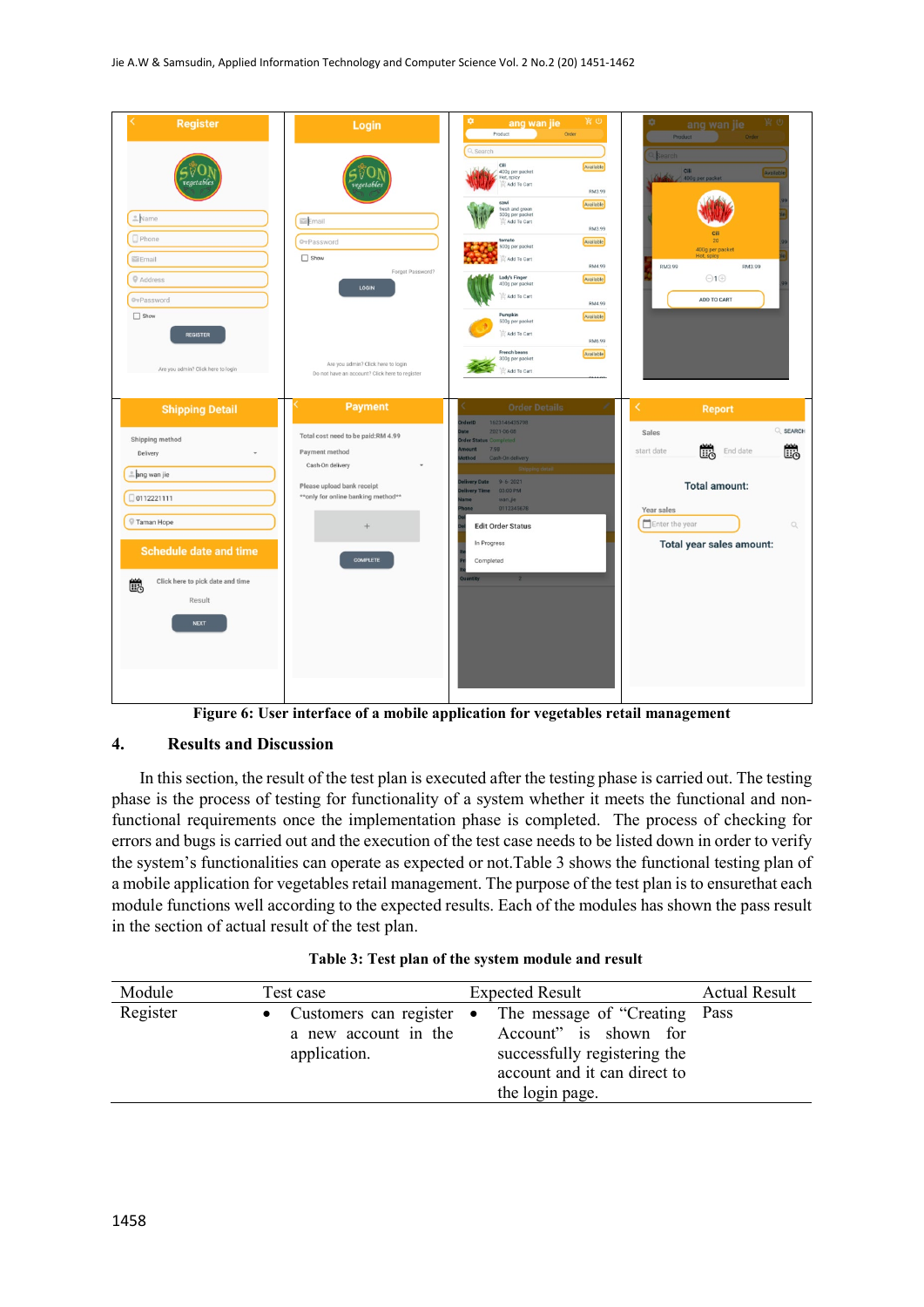| Module                            | Test case                                                                                                                                                                                                                                                               | 1 avit J. Culli.<br><b>Expected Result</b>                                                                                                                                                                                                                                                                   | <b>Actual Result</b> |
|-----------------------------------|-------------------------------------------------------------------------------------------------------------------------------------------------------------------------------------------------------------------------------------------------------------------------|--------------------------------------------------------------------------------------------------------------------------------------------------------------------------------------------------------------------------------------------------------------------------------------------------------------|----------------------|
| Login                             | Users can input the<br>$\bullet$                                                                                                                                                                                                                                        | The message of "Login"<br>$\bullet$                                                                                                                                                                                                                                                                          | Pass                 |
|                                   | email<br>and<br>correct<br>password to login into<br>the application.                                                                                                                                                                                                   | successful"<br>will<br>be<br>displayed and direct users<br>their<br>respective<br>to<br>dashboard<br>according to<br>their roles.                                                                                                                                                                            |                      |
| View information<br>of vegetables | Customers are able to<br>view the details of the<br>vegetables<br>such<br>the<br>description, price and<br>the availability status of<br>the vegetables.<br>Customers can view the<br>status of the ordered<br>items that have been<br>from<br>updated<br>the<br>owner. | The available vegetable<br>details are shown in a list.<br>ordered vegetables<br>The<br>$\bullet$<br>details include the status of<br>order detail and shipping<br>also<br>details<br>be<br>can<br>displayed.                                                                                                | Pass                 |
| Add cart                          | Customers are able to<br>add desired vegetables<br>into the cart and delete<br>the items from the cart.                                                                                                                                                                 | The quantity of vegetables<br>$\bullet$<br>increased<br>be<br>can<br>or<br>decreased when the button<br>of increasing or decreasing<br>is clicked.<br>The undesired vegetables<br>٠<br>items can be removed from<br>the cart.<br>The total price of the<br>٠<br>vegetables in the cart can be<br>calculated. | Pass                 |
| Place order                       | Customers are able to<br>place orders for the<br>vegetables.<br>Customers<br>can<br>schedule the specified<br>delivery date and time<br>once the customer has<br>placed an order.                                                                                       | The application is able to<br>display the shipping details<br>and the specified date and<br>time that is selected by the<br>customer and can direct to<br>the following payment<br>section.                                                                                                                  | Pass                 |
| Make payment                      | Customers are able to<br>make payment through<br>the method of cash on<br>delivery<br>online<br><b>or</b><br>banking<br>method<br>by<br>uploading<br>of<br>proof<br>payment.                                                                                            | The application is able to<br>$\bullet$<br>show the total price.<br>The application is able to<br>$\bullet$<br>display<br>the<br>payment<br>method.                                                                                                                                                          | Pass                 |
| Manage<br>vegetables              | Admin and staff can<br>add, edit and delete the<br>details of the vegetables<br>such as the description,<br>and<br>price<br>the<br>availability status of the<br>vegetables.                                                                                            | application displays<br>The<br>new vegetable records or<br>updated vegetable details.<br>The application is able to<br>delete<br>the<br>vegetables<br>records.                                                                                                                                               | Pass                 |

**Table 3: Cont.**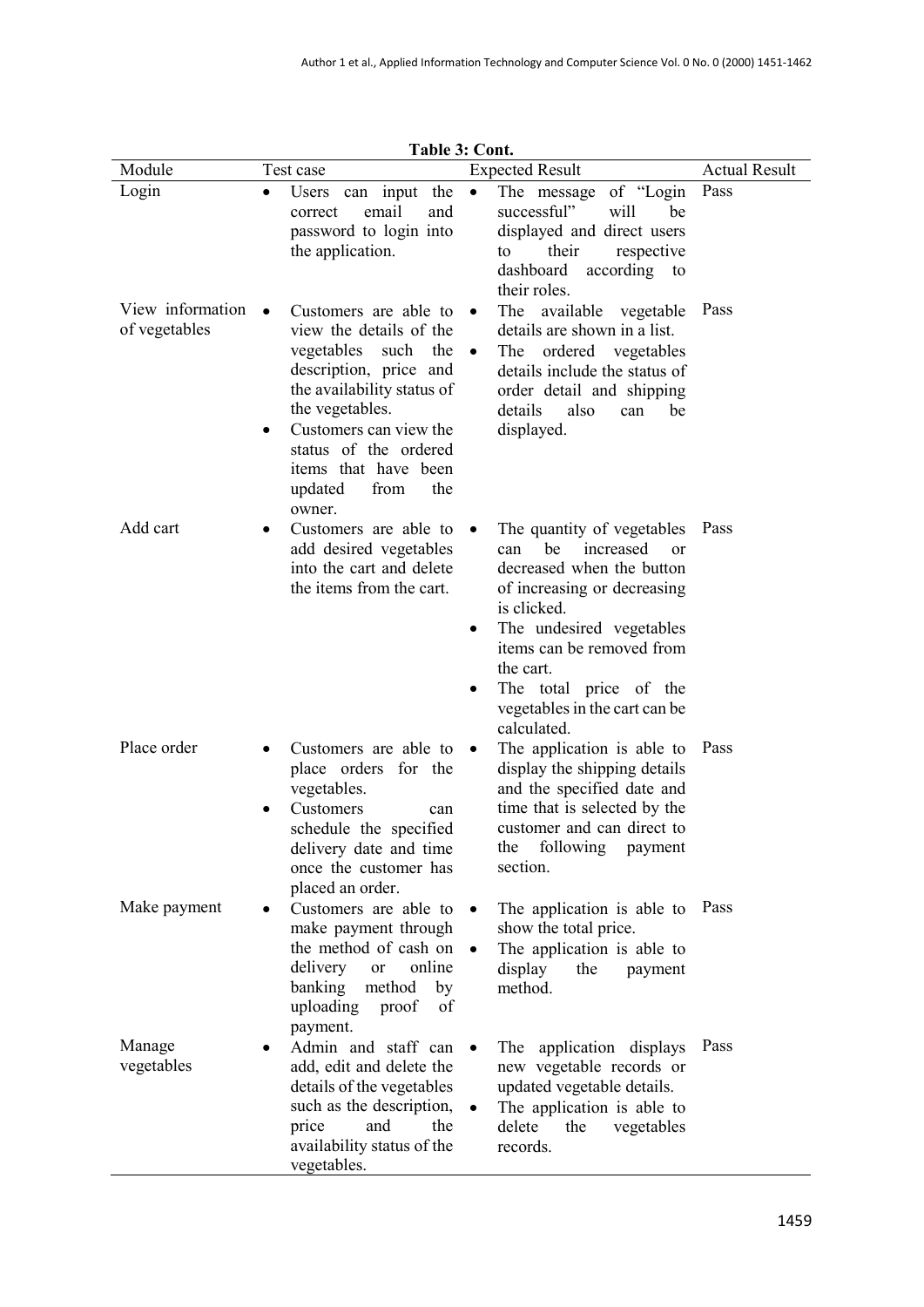| Module                     | Test case                                                                                                                                                                                           | <b>Expected Result</b>                                                                                                                                            | <b>Actual Result</b> |
|----------------------------|-----------------------------------------------------------------------------------------------------------------------------------------------------------------------------------------------------|-------------------------------------------------------------------------------------------------------------------------------------------------------------------|----------------------|
| order<br>Manage<br>details | Admin and staff can<br>$\bullet$<br>view the order details.<br>Admin and staff can<br>$\bullet$<br>confirm or update the $\bullet$<br>order<br>that<br>status<br>requested from<br>the<br>customer. | Cout.<br>The application can display<br>the order details of the<br>customers.<br>The application can show<br>the updated status of the<br>order to the customer. | Pass                 |
| Manage staff               | Admin can add, delete<br>$\bullet$<br>the staff details.                                                                                                                                            | The application can display<br>$\bullet$<br>the staff details.<br>The application can remove<br>٠<br>the staff details.                                           | Pass                 |
| View sales report          | Admin able to view the<br>$\bullet$<br>sale of the vegetables.                                                                                                                                      | The application can display<br>$\bullet$<br>the sales of the vegetables<br>in specified range of date<br>and the total year sales.                                | Pass                 |

### **5. Conclusion**

In the conclusion, a mobile application for vegetables retail management has been developed successfully based on the objective of the project. With this application, the customer can purchase the vegetables in a more convenient and effective way and the customer also can get access the information about the vegetables 24/7. The owner and staff can manage the order from the customer more easily and effectively and can keep track transaction information about ordering and selling of vegetablesfrom the customer more efficiently and time saving. However, there also existed some limitations for this application. One of the limitations of this application is the application only can support in smart devices with Android platform. The application does not allow the user to do online banking via the payment gateway but just allow the user to upload the receipt as the proof for the payment. The quantity of each vegetable that have been sold is not displayed in the report sales. Therefore, the future improvements that can be done are the application is suggested to be able to support to other of the operating system. The features of online payment through the payment gateway are recommended to allow the payment process become more smoothly. The report sales should display the quantity of the vegetables that have been sold to the admin.

#### **Acknowledgement**

The authors would like to thank the Faculty of Computer Science and Information Technology, Universiti Tun Hussein Onn Malaysia for its support and encouragement throughout the process of conducting this study.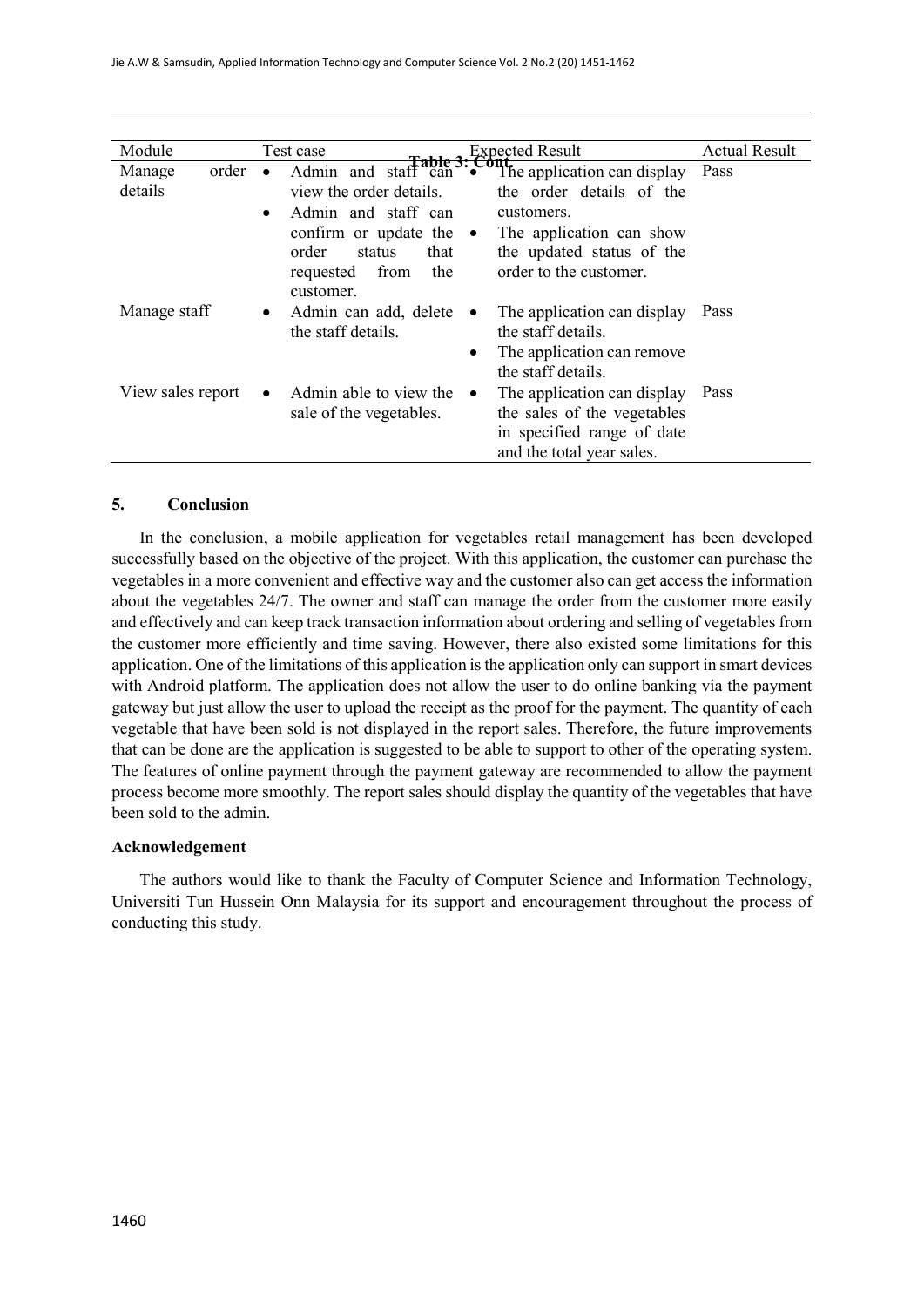### **Appendix A**



**Figure 7: Flowchart diagram of a mobile application for vegetables retail**